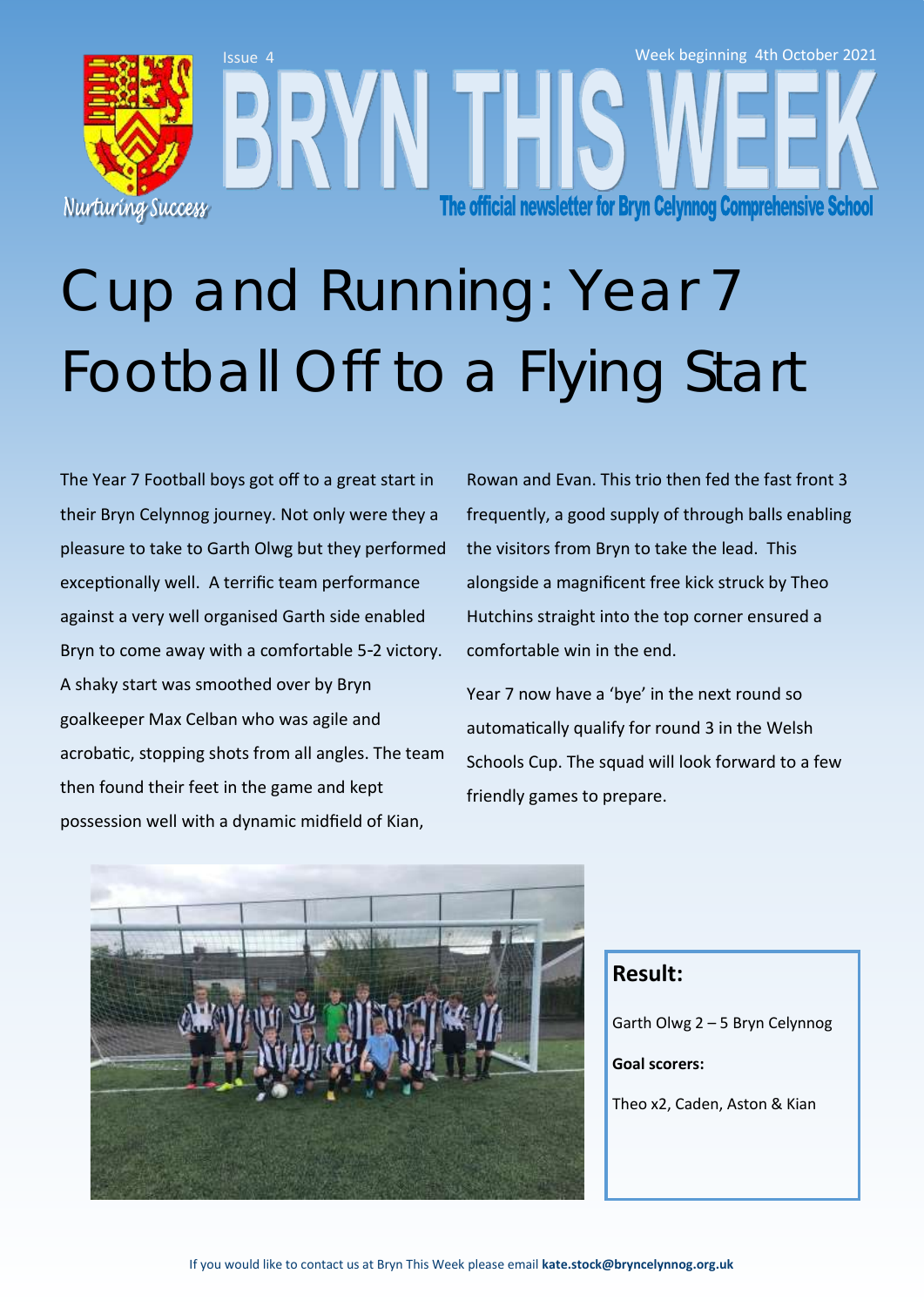

### Eat the Rainbow: Colourful Cuisine from Bryn Celynnog's Chefs

Eating a diet with foods of all colours is important. It helps the body get all the vitamins and mineral that is needed for a healthy and active lifestyle.

The photographs show the great presentation of the colours from the Bryn food technology groups.

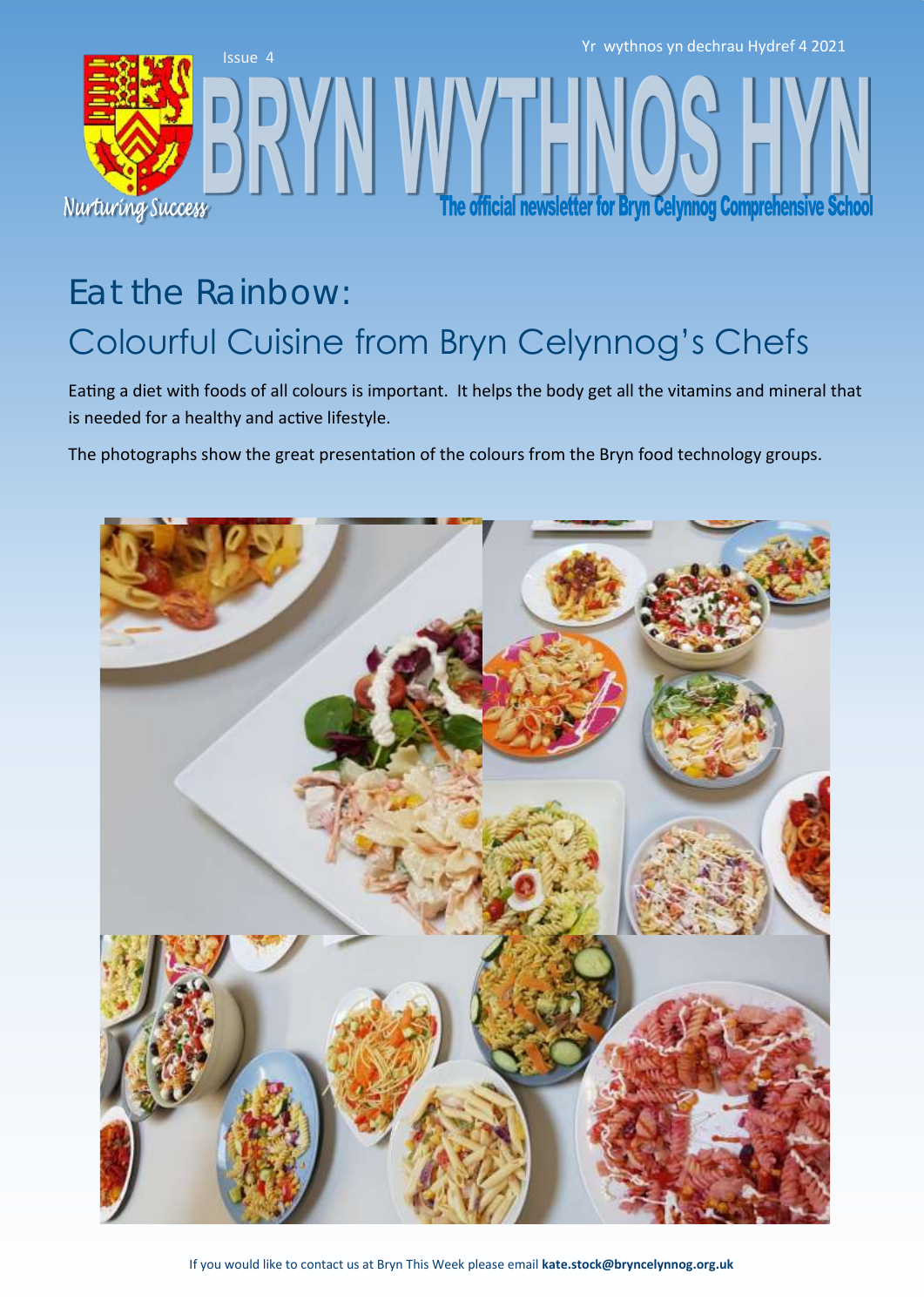

# An Exciting Score Draw for Year 7 Rugby

On Tuesday afternoon this week Bryn Celynnog entertained their nearest neighbours as Garth Olwg made the short cross-town journey to meet in an eagerly awaited Year 7 Rugby derby. Bragging rights back at the local clubs were on the line as a very welcome patch of blue sky emerged from the clouds above the pitches.

The game was a stop start affair for the first quarter with the slippery ball causing problems for the Bryn backline, a lot of knock-ons and good line speed from the visitors' defence meant that the boys in black failed to get any real momentum. Both teams were physical and committed in the tackle and ruck areas, both teams also showed a good knowledge of the game and techniques in these technical areas of the game. Garth Olwg demonstrated better skills in the second quarter and moved the ball fluidly to both wings on several occasions. The home defence was stretched but dogged and it took a lot of work for the guests in blue to finally cross for a try. Garth Olwg continued to dominate for the rest of the half and doubled their lead to 14 points to A fantastic advert for schoolboy rugby, effort, skill and nil just before the interval.

The second period started disastrously for Bryn Celynnog with a knock-on conceding possession and a sweeping Garth Olwg move seeing them cross for a third try. The Bryn Celynnong boys needed some inspiration and from

a kick deep in to their own 22m area Rhys King caught the ball and went on a scorching run. He beat 6 or 7 defenders with pace and footwork and almost made it a wonder try, just being hauled down a few metres short of the try line. The attacking field position pressurised the visitors into some mistakes that allowed Bryn to regain possession and press for their first score; fittingly finished by Rhys King in the corner after a successful movement of the ball away from heavy, midfield traffic. This proved to be just the tonic that the boys in black needed and they now began a period of dominance, the error count reversed and Bryn Celynnog pressed with much more fluid play. Jack Evans and Thomas Parker crossed for tries after concerted pressure from a rejuvenated Bryn attack. Thomas Parker had kicked all three of his goals from in front of the posts and the scores were level at 21 points apiece. Both teams had chances to seal the victory in the last 5 minutes but the match drew to a close with the scores tied.

sportsmanship displayed by all players who took the field. For Bryn Celynnog there were several standout performers but most impressive was Callum Jones who came on at half time and made a real impact in his first ever official competitive rugby match. Well done to all the boys who worked so hard, growth mindsets all around to battle back from a deep hole to salvage the draw. Da iawn fechgyn, ymlaen a ni.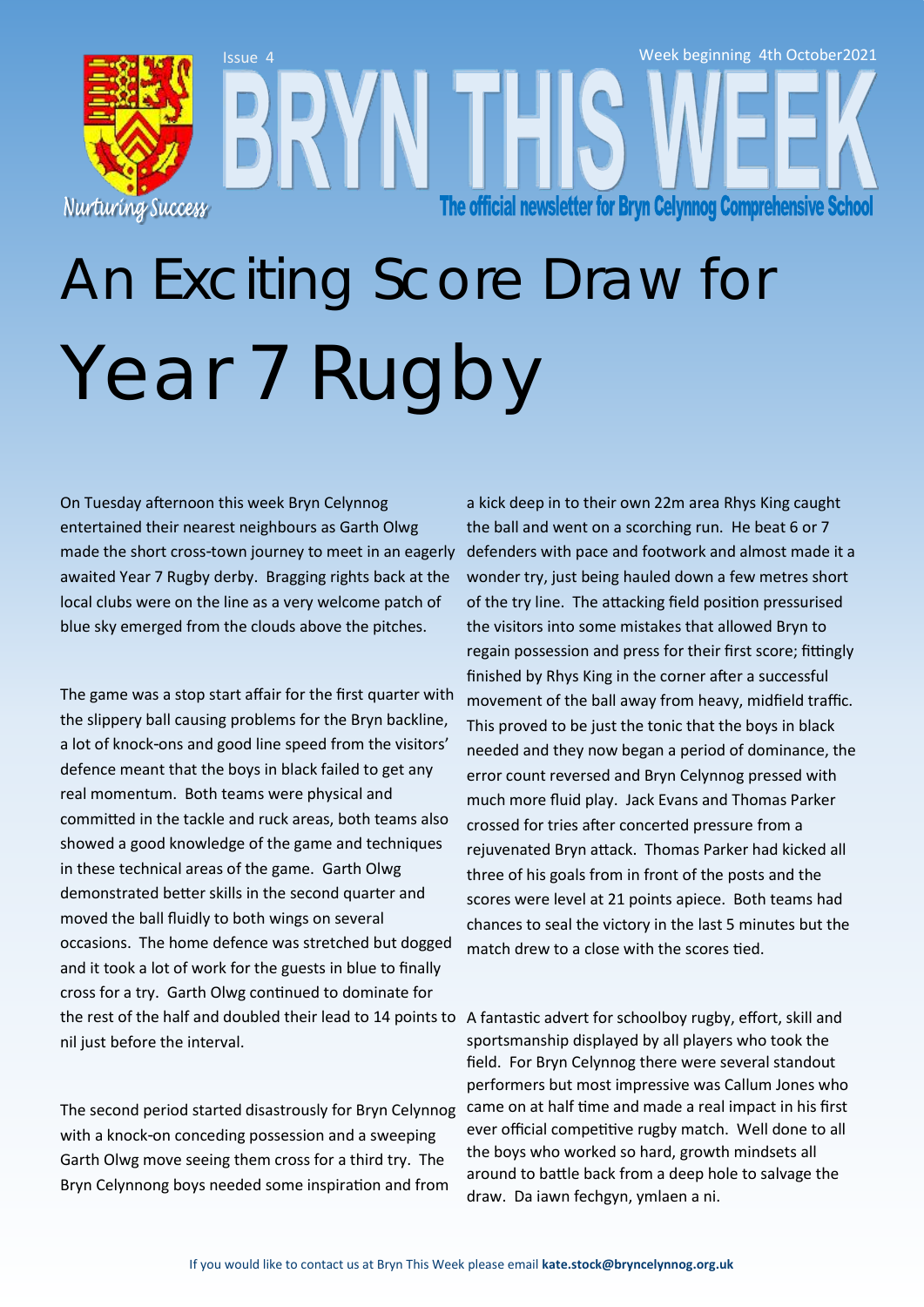

# Football Focus

### **Bryn 8 - 1 Cwm Rhondda**

Congratulations on a great performance and victory yesterday to all who played in their first game representing Bryn Celynnog. A big thank you also to the girls who weren't playing who came down to support (and the parents), in rather unpleasant weather conditions. It was a fantastic all-round performance by the whole team, and they most definitely stepped up a level in what was, for some, the first game ever and on a full-sized pitch.

Th organisation and team spirit were second to none, with someone always there to support or back up their teammates. Everyone took on board the instructions and tactics that were set out pre-match and adapted really well to the game. The Bryn girls were on the front foot right from kick off, always putting pressure on the other team when they had possession and creating several good chances as a

### **St John's 1 - 5 Bryn Celynnog**

Squad: L Hibbard, F Bowen, K Brown, O Lewis, O George, E Pew, G Jones, J Caudle, C Gregory, O Owen-Fleet, R Mahoney: Subs: J Fisher, H Davies, E Rees.

Coach for the day: Joe Evans

#### *Scorers: Oliver Owen-Fleet 3, Jack Caudle 1, Harri Davies 1*

Congratulations on your first game and win representing the school yesterday Year 8, it was a fantastic performance all round from the whole team and a long time coming! The team overcame a difficult start and a few early nerves and conceded the first goal. St John's only shot on target of note, The Bryn team responded manfully with a composed performance to take hold of the game and come away with the win.

They were dominant in possession for the majority of the game and created lots of goal scoring opportunities, with some really promising build up play. Olly Fleet up top

result. If they did get the ball through, the defence was always solid and putting in strong tackles to win back possession (especially Isabelle B with some crunching tackles).

There was some very good attacking play and fine finishes from our forward players with Libby E always finding space and great strong running from Sienna, Faith and others. Sienna rounding off a great performance with 5 goals! The whole team very much contributed to this victory and I could mention all of them in this report with the impact they had on the game. A very strong start and hopefully much more to come... Fantastic first performance - Da iawn pawb. Scorers: S McCormack 5, F H-Kempster 1, L Emanuel 1

#### Player Of the Match: Sienna McCormack

Laurie Varrall (Y7 & 8 Girls Coach)

constantly making good runs (when he stayed onside) putting their defence under constant pressure. His effort was repaid with a hat-trick of goals for the striker! Bryn didn't panic when the goals didn't come early in the game and the pressure paid off in the end running away with the game with a 5-1 win. Some goals of note being a fantastic volley from Olly Fleet assisted by Gethin Jones from a corner, and a wonderful team goal started from the back and finished off by Jack Caudle with a composed sweeping strike!

The whole squad contributed with great performances in every position and the subs adding strength when they came on, some particular performances to note were Kieron Brown leading the line at the back and Gethin jones dominating the ball in the centre of the park! A great win and on to the next round for Bryn Celynnog.

Laurie Varrall (Y8 Team Coach)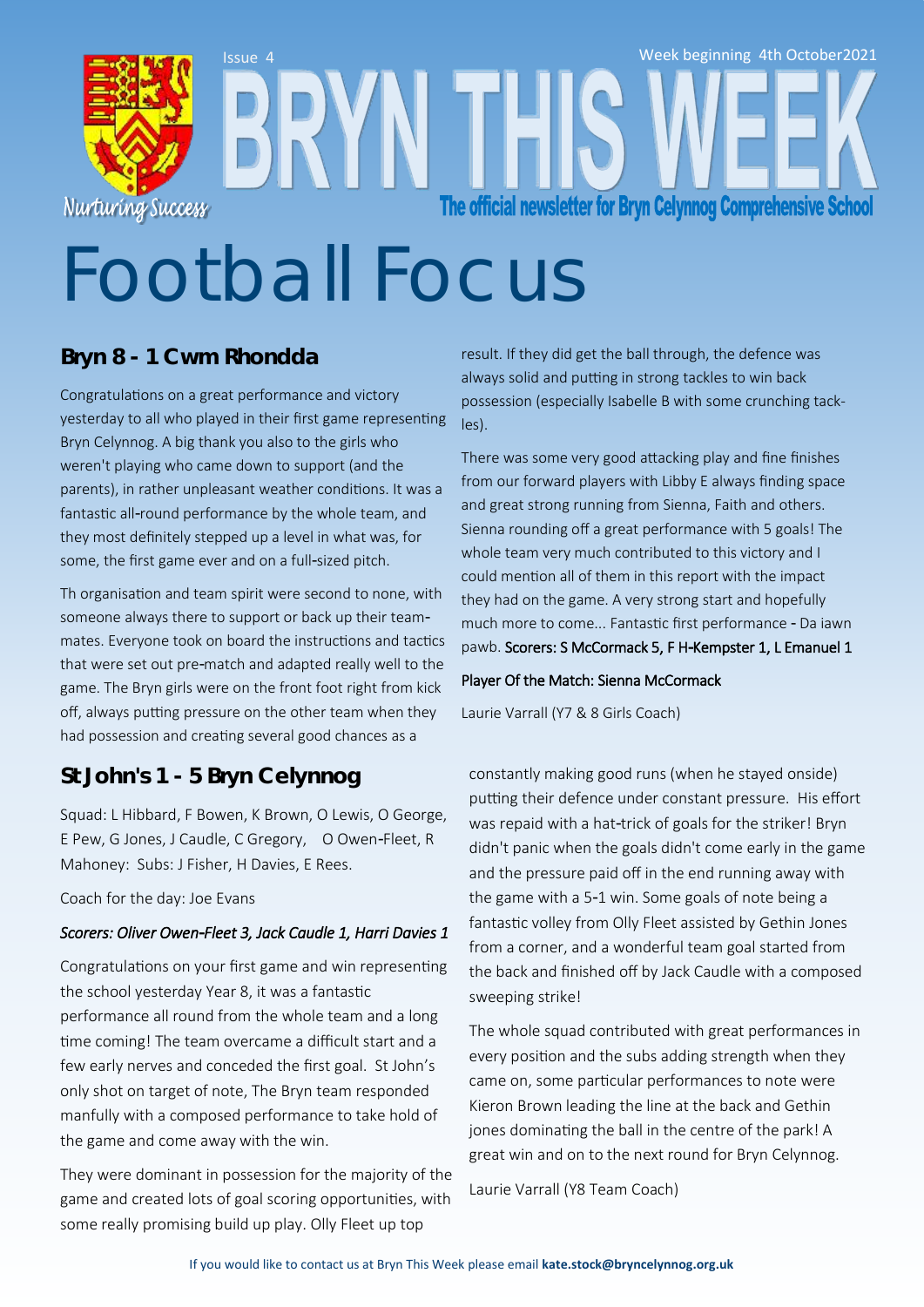

# Lost Propert

Every year we gather a mountain of lost property at Bryn. Please help us by putting your child's name on every item they bring into school, all uniform, PE and sports kit, coats, shoes, trainers, pencil cases etc.

If you child loses anything please tell them to go to Lost Property located in School Reception.

Every other Friday we will put a table in Reception



### Key Stage 3

Home Learning Schedule

### Autumn Term

**[Click here for the KS3 Home Learning Schedule for](https://bryncelynnog.org.uk/wp-content/uploads/2021/09/KS3-Homework-Schedule-2021-22_final.pdf)  the entire academic year (2021—2022)**

| Date       |            | <b>Homework</b>           |                        |
|------------|------------|---------------------------|------------------------|
| From       | То         | Core                      | <b>Non-Core</b>        |
| 06/09/2021 | 10/09/2021 | Welcome back!!!           |                        |
| 13/09/2021 | 17/09/2021 |                           |                        |
| 20/09/2021 | 24/09/2021 | English                   | Welsh                  |
| 27/09/2021 | 10/01/2021 | <b>Mathematics</b>        | Geography              |
| 04/10/2021 | 08/10/2021 | Science                   | <b>Expressive Arts</b> |
| 11/10/2021 | 15/10/2021 | English                   | Technology             |
| 18/10/2021 | 22/10/2021 | <b>Intervention Week</b>  |                        |
| 25/10/2021 | 29/10/2021 | <b>Half Term</b>          |                        |
| 01/11/2021 | 05/11/2021 | <b>Mathematics</b>        | PE                     |
| 08/11/2021 | 12/11/2021 | Science                   | ICT                    |
| 15/11/2021 | 19/11/2021 | English                   | Spanish                |
| 22/11/2021 | 26/11/2021 | <b>Mathematics</b>        | History                |
| 29/11/2021 | 03/12/2021 | Science                   | Technology             |
| 06/12/2021 | 10/12/2021 | English                   | <b>Expressive Arts</b> |
| 13/12/2021 | 17/12/2021 | <b>Intervention Week</b>  |                        |
| 20/12/2021 | 24/12/2021 | <b>Christmas Holidays</b> |                        |
| 27/12/2021 | 31/12/2021 |                           |                        |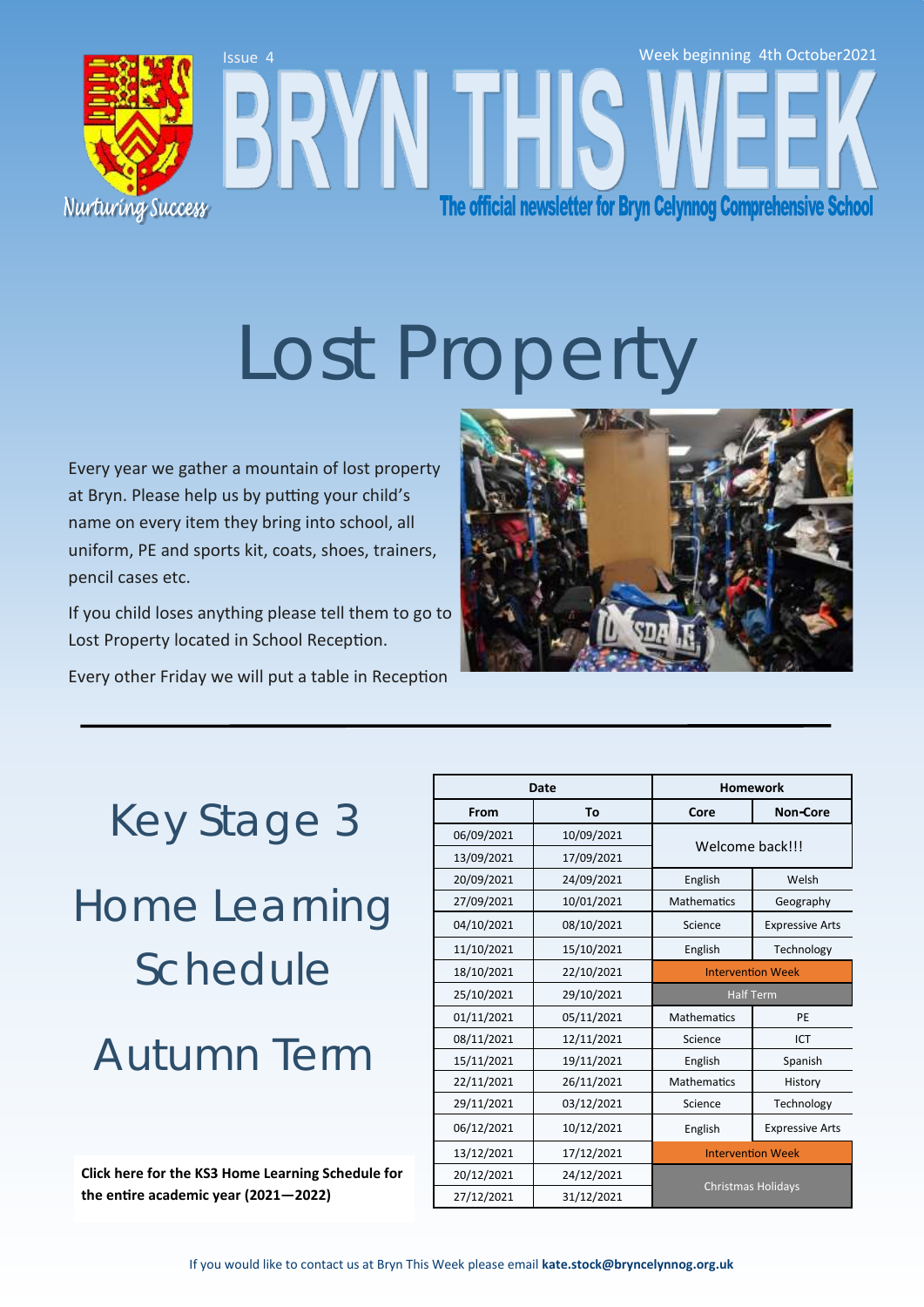Yr wythnos yn dechrau Hydref 4 2021

fficial newsletter for Bryn Celynnog Comprehensive

### **n** Office 365

Nurturing Success

Issue 4

All pupils at Bryn Celynnog have access to the latest Microsoft Office applications as well as other cloud-based services. Microsoft Office 365 is your Office in the cloud! It will allow you to create, collaborate, edit, communicate and save school work as well as homework on your online space.

You will be able to access work on a range of devices, including PCs, laptops, tablets and smart phones. Microsoft 365 can be accessed at home, in school or on the go, provided you have an internet connection. Students can access their 365 account with their school email via the link on the Bryn Celynnog Home page. [Login Web Page](https://www.office.com/)



All students have been invited to a [Microsoft Team](https://teams.microsoft.com/edustart) for each of their subject areas. Teams is used primarily as a communication channel but will also house learning resources and allow teachers to set assignments and homework.



**Forms you can use to answer your homework quizzes and receive instant feedback. Develop surveys and quizzes of your own and share with your peers and teachers.** 

Student email format: **username@bryncelynnog.org.uk** 

Password is the same as the password used to access the school network.

For help accessing your 365 account please select the link [O365 Help](https://bryncelynnog.org.uk/wp-content/uploads/2021/09/Accessing-your-Office-365-Account.pdf)

Or contact Mrs K Stock at [Kate.stock@bryncelynnog.org.uk](mailto:kate.stock@bryncelynnog.orguk) if you have any further queries regarding Office 365.

**Parental consent is required for students to access and use 365 applications.**

**Please do not forget to complete, sign and hand in a consent form to your form tutor or Mrs Stock.**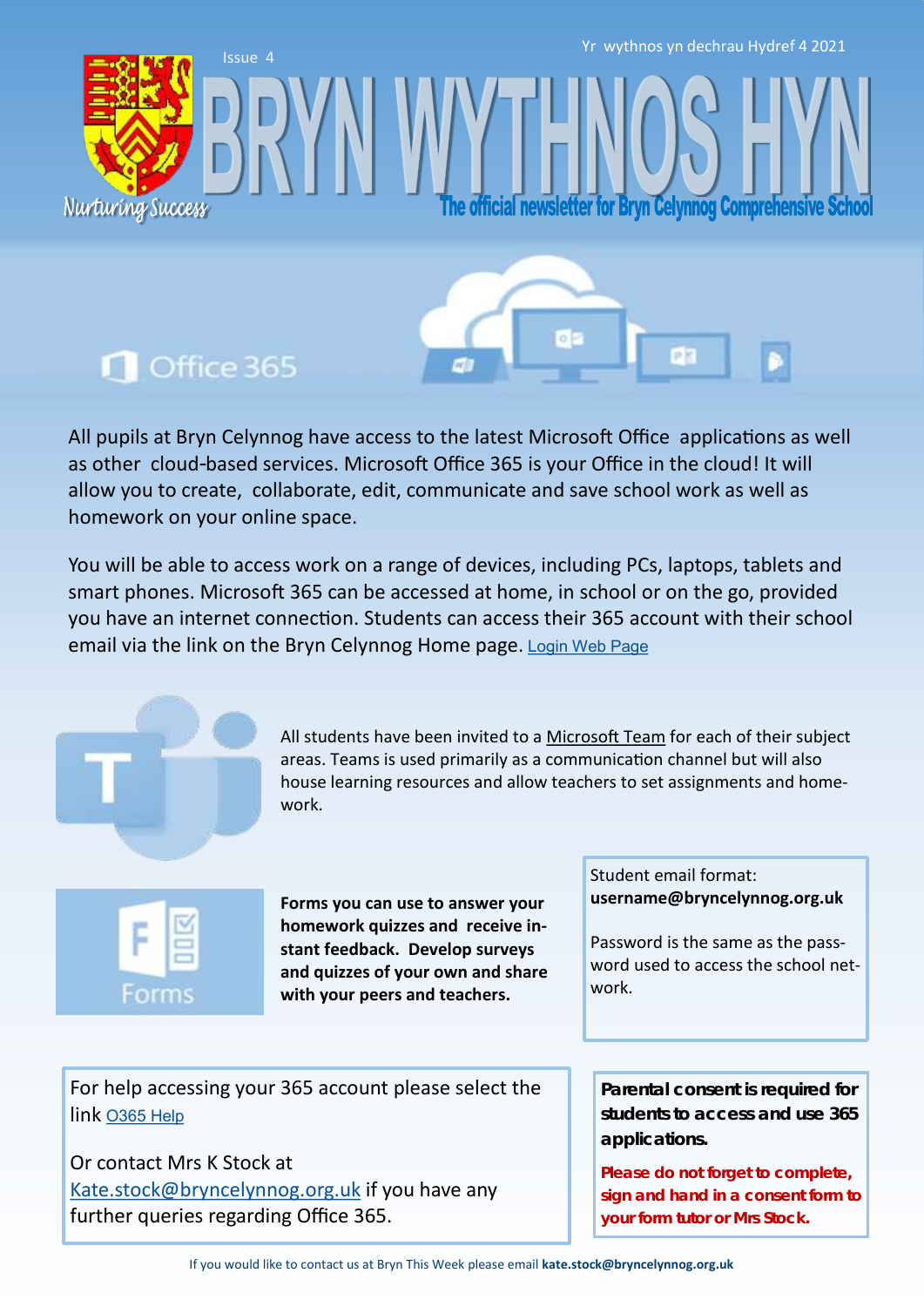Issue 4 Week beginning 4th October 2021**Class** 

### **Pupil Accounts**

Pupils have been given access to their own account, which they will be able to log into via a computer/mobile phone app or by speaking with their Form Tutor.

Once a pupil has logged into their account they will be able to see their behaviour points and have access to the Reward Store, where they can purchase rewards online with the positive points they have collected.

#### **Rewards Store**

Rewards are an acknowledgement of pupils' hard work and effort both in the classroom and around the school. There is a constant expectation that all pupils will be praised and rewarded. Pupils will be notified when they receive positive points by their classroom teacher and can monitor their score via the ClassCharts website or App. Positive points also link directly to the Rewards Store in ClassCharts. Pupils can purchase their chosen item from the app and collect it in school. The current list of available items is listed in the Rewards Store.

### **Parent Account**

Every child has a unique access code, please use this code to create an account by going to the website below:

#### <https://www.classcharts.com/parent/login>

or alternatively you can search your app store to download the ClassCharts app free of charge. Once on the ClassCharts website/app we advise that you listen to the short tutorial to assist you in logging in. If you have more than one child at Bryn Celynnog you can use the plus sign in the top right hand corner with the additional access codes you have received. If you have any queries please contact Miss Jacobs on **[Hayley.Jacobs@bryncelynnog.org.uk](mailto:hayley.jacobs@bryncelynnog.org.uk)**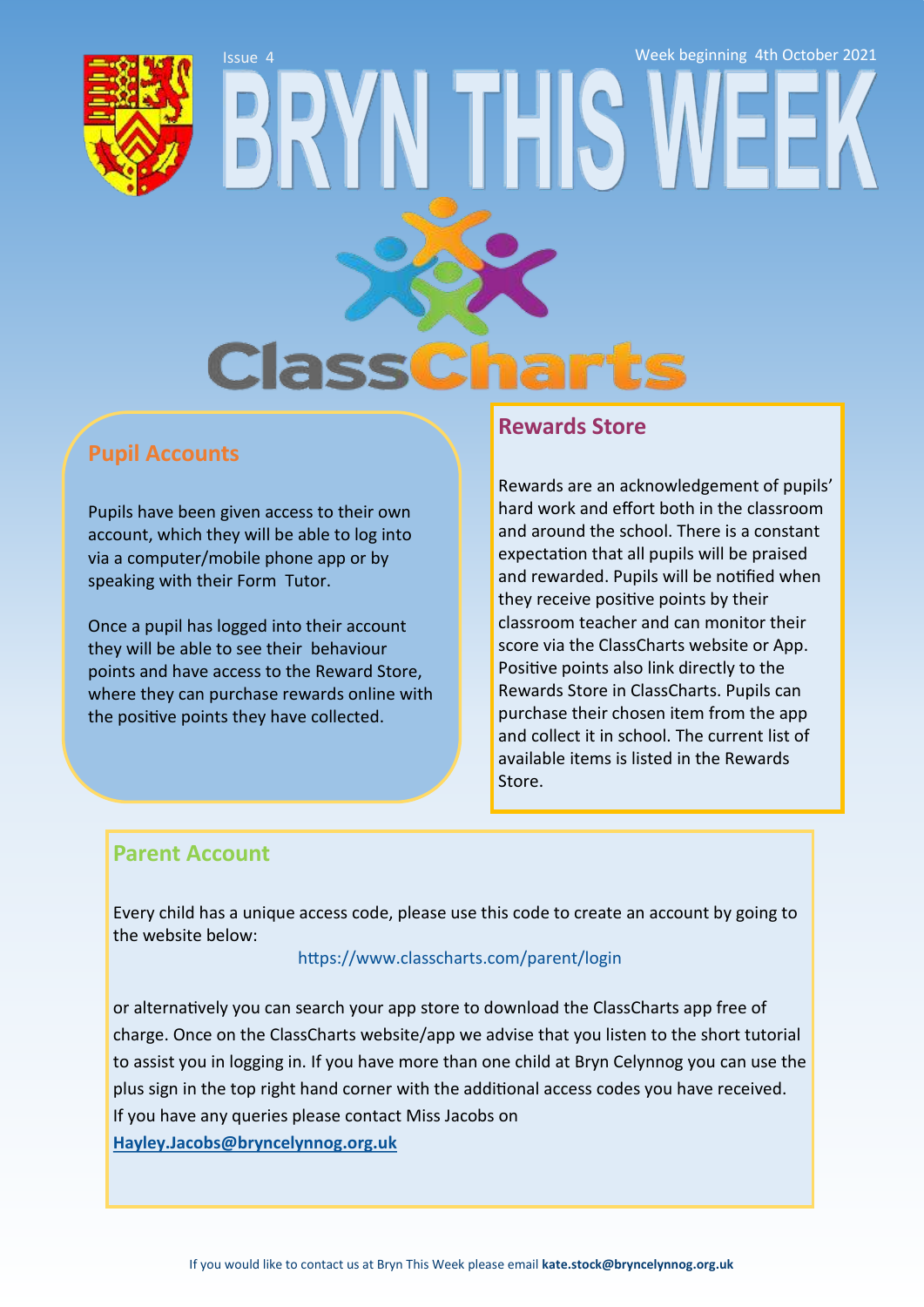Yr wythnos yn dechrau Hydref 4 2021

Issue 4



## **ClassCharts Behaviour Management**

WY I FIN

We have a very clear behaviour management system in place, which your child should already be aware of. Members of staff follow this system to deal with poor behaviour in lessons to ensure effective learning is able to take place. A range of consequences and sanctions are in place for pupils who do not uphold our simple and achievable expectations:

- **D1 -** This is issued to a pupil when a member of staff has to speak to them regarding their behaviour in lesson. The pupil is told that they are now on a D<sub>1</sub>.
- **D2** This is issued when a pupil has been moved to a new seat due to persistent poor behaviour. This is the second time a teacher has had to speak to a pupil during the lesson.
- **D3**  This is issued when a pupil has had to be spoken to for the third time about their behaviour. This may be issued if a pupil is consistently disrupting the class/not following instructions or continued poor behaviour. When a D3 is issued the Head of Faculty will remove the pupil from the lesson.
- **D4** Pupils who proceed through sanctions D1 D3 and fail with the Head of Faculty intervention are sent to the D4L room and issued a D4.

### **Removal to Discipline for Learning (D4L) room will be immediate for:-**

- Serious behaviour out of lessons
- Verbal abuse
- Behaviour towards others which is considered dangerous
- Damage to, or theft of, school property or that of others.